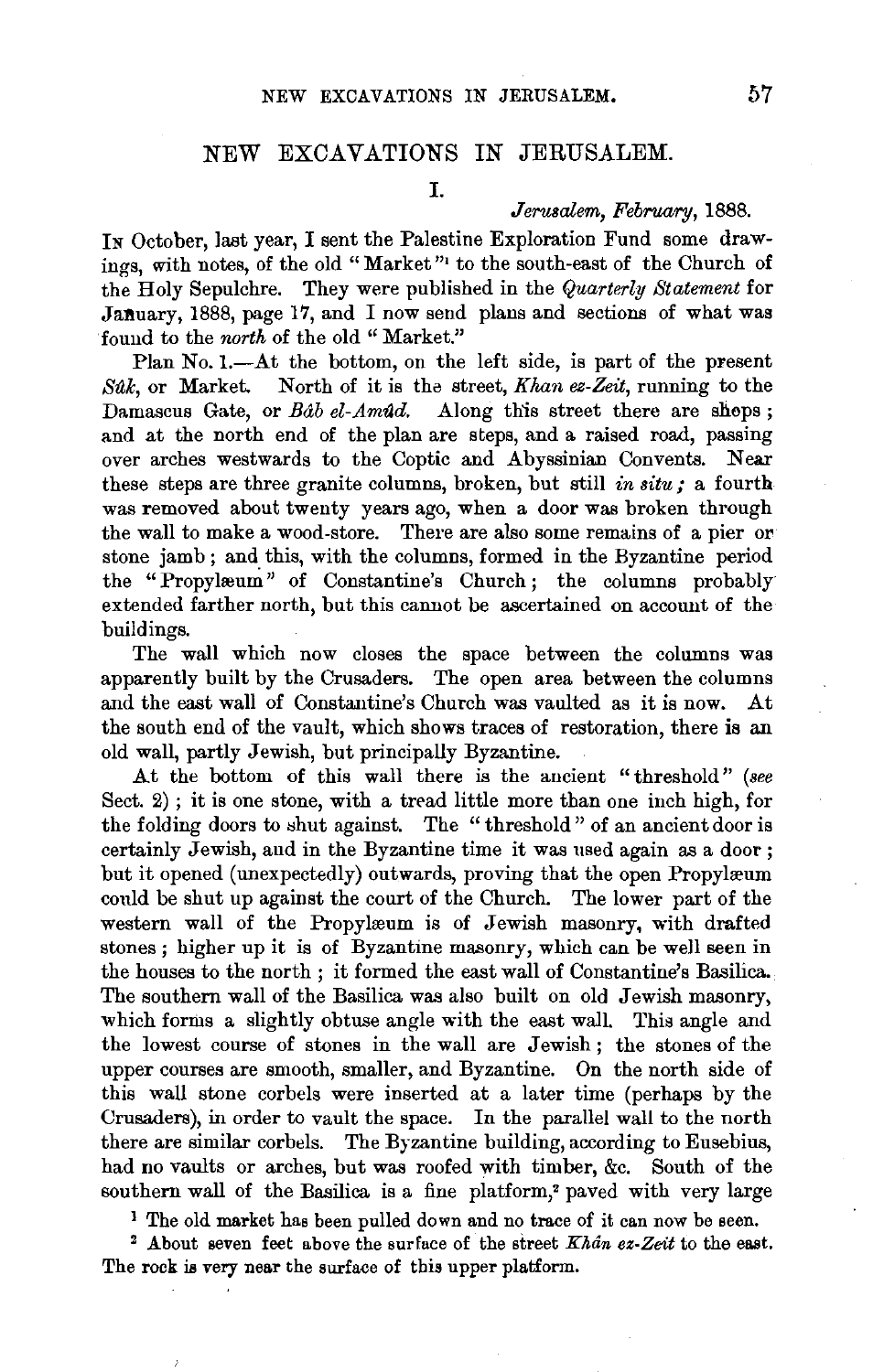flat smooth stones. On the north part was an open passage beside the Church; on the southern part a cloister or covered passage. From this raised platform, broad steps lead down to a similarly paved platform, nine feet below, and to the old gate. *(See* No. 3.)

Some traces of rock-hewn steps can still be seen. In the Russian part of the vault, on the site of the Propylæum, a pavement was found, formed of large stones, from 1 foot to  $1\frac{1}{2}$  thick, more than 3 feet long, and 2 feet 6 inches to 2 feet 8 inches wide, nicely and exactly laid, with good joints; the upper surfaces are very smooth, as if originally polished. This pavement extends southwards to the street *Ed-Dabbaghin,* or as far as the place was cleared of ruins, stones, and earth ; it probably extends further south, and perhaps also to the east. It has a fall towards the south, so .that the water could run into the rock-hewn sewer, or, further south, to the masonry sewer. *(See* Nos. 1 and 2.) About the middle of the pavement is the so-called "Greek Arch," known for many years and figured in books about Jerusalem.<sup>1</sup> The north pier is apparently Byzantine, built of smooth and well-cut stones, which are much damaged by age. The south side is formed by a column with a block capital, unlike the one on the pier. This has puzzled everyone, and given the impression that it is a reconstruction and not the original arch ! Yet the column may be genuine with a wrong capital upon it. In this case the column must have stood in the centre, and the whole have formed a double arch. So the Russian Archimandrite understood it, and he intended restoring the arch according to his view. He built a new pier to the south, prepared a Corinthian capital, &c. ; but, on closer examination, I found there had been only one arch, and no column. It is quite clear that the northern pier was once broader (as shown in Nos. 1 and 2). No 2 gives, in elevation, the number and size of the stones where the joints do not run through.

T have shaded the older or Byzantine portion, and am convinced that the southern pier originally bad the same form and size, and that the Corinthian capital, which carries one side of the arch, stood on the southern pier, like the one on the top of the northern pier. In the Byzantine portion there are five courses of stones from the pavement to the spring of the arch ; I cannot tell the thickness of the missing abacus, but the curve of the arch can still be seen (in No. 2). In place of the abacus there is now a stone, with mouldings on its face, which I think must have been the key-stone. The key-stone certainly had some ornament ; it was probably broken by the falling of the arch, and then chiselled to fit its present place. In accordance with these indications, I have restored the arch in No. 3. The arch probably had an attic, which I have not attempted to restore. The entrance to the passage is 12 feet 8 inches wide, at the centre it is 14 feet wide, and it is 13 feet deep. It was once arched over, and I think it was a monument of some event; very likely

<sup>1</sup> See Sepp, "Jerusalem and the Holy Land," i, 226, where it is called an ancient town gate.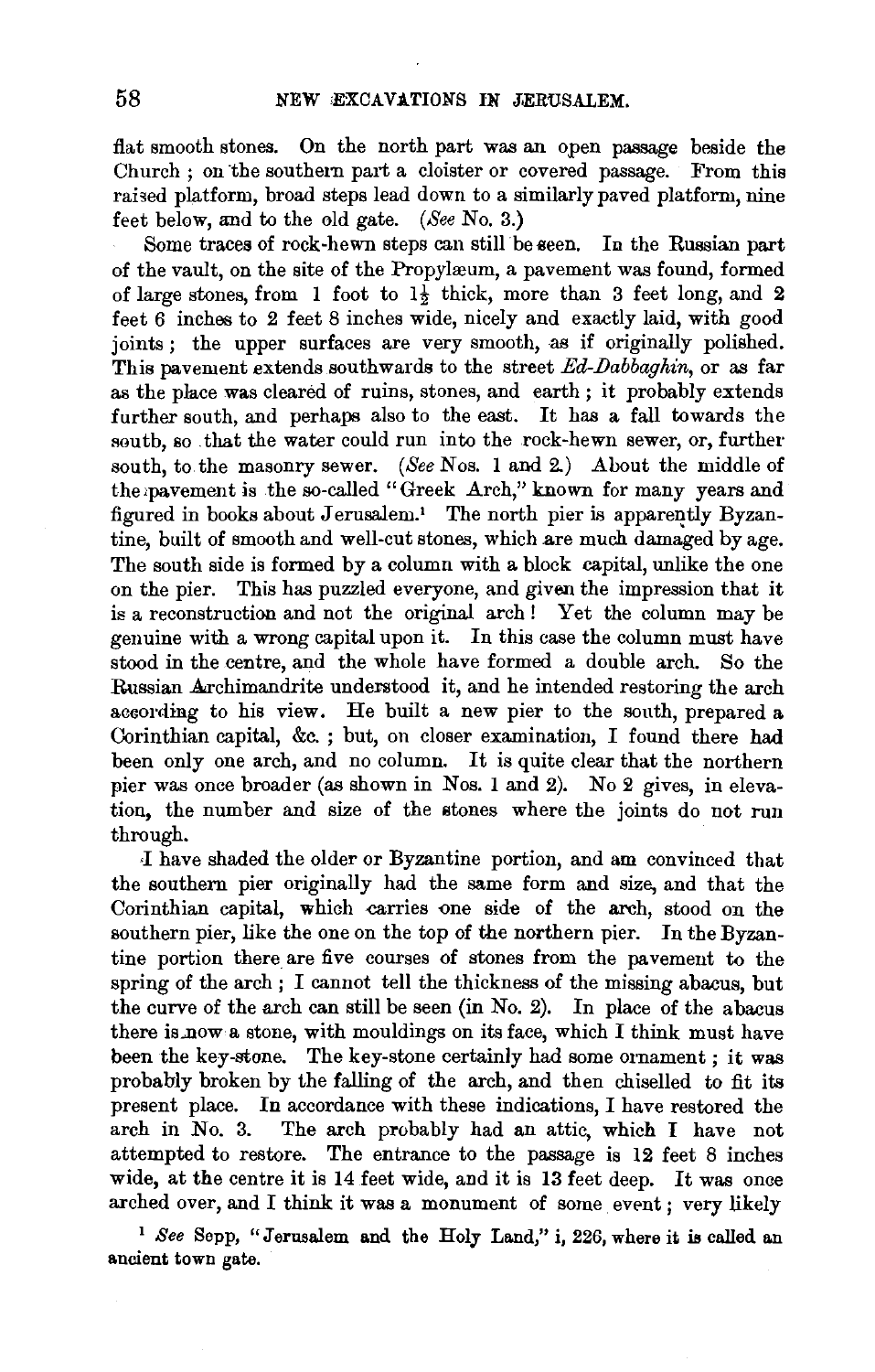of the passing of our Lord to Calvary. It formed at the same time an entrance to Constantine's Church, for a road ran westwards from it, along the side of the southern cloisters of Constantine's Church, which stood at a higher level, to the present south court of the Church of the Holy Sepulchre. It might thus be considered part of the Propylæum mentioned by Eusebius. The column is of reddish limestone, and so is the cracked unfinished capital ; but the basement is of white marble, which has apparently been used a second time. Another similar basement was found in the rubbish near the side of the column.

As the Russians found no cistern on their property, and water was required for any building erected upon it, they resolved to make a new cistern. North of the " Greek Arch " the rock was known to be everywhere near the surface, and as it would have been difficult to dig a cistern there, they determined to try the ground to the south. They removed the Byzantine pavement, and finding at first earth and stones, they were able to dig down 5 or 6 feet, they then came to hewn stones, lying in disorder as if they had fallen down on the destruction of a wall or building. They removed the stones until they had made a pit more than 20 feet deep, about 45 feet long, and 28 feet wide. As they had then obtained the requisite size for the cistern, and further excavation would have been dangerous on account of the loose stones on the three sides, and the proximity of the new Greek building, they did not dig deeper. They built the walls of the new cistern, and at the bottom ran in dissolved lime until all the empty spaces between the stones were filled up.

On the east side they found an ancient wall, running north and south, nearly under the present boundary wall of their property. Under the pavement the wall consisted of two courses of large smooth Byzantine stones resting on five courses of rather smaller stones, with dressed joints and rough faces. Each course is set back a few inches, as shown in Section 2A. This wall of seven courses stands on bad rubble masonry, built with small stones of all sizes and forms ; what is lower down I do not know. When this wall was discovered it was rumoured that the ancient town wall had been found ; this is only to a certain degree correct. It is now quite clear : first, that there was a trench here, and if this were the ditch of the town wall, the latter must have stood on rock, or above a rock-scarp, and not on rubble ; secondly, the wall is not Jewish but Byzantine, with some Jewish stones built into it. Towards the south the stones are much smaller, and it seemed as if there had been a reconstruction. I cannot tell what will be found farther south, nor the real lie of the rock at the bottom of the trench, but I have embodied my views in the sections. Some of the over-turned stones in the ditch are really Jewish, with the draft on their faces, and these are the largest ; the others are of different size, but all smaller and with smooth faces, I therefore call them Byzantine.

In the wall there was a door-like opening-the outlet of the sewer from the old market ; I tried to clear it out, but after 5 or 6 feet found it walled up. Perhaps when the new pavement of the street is made by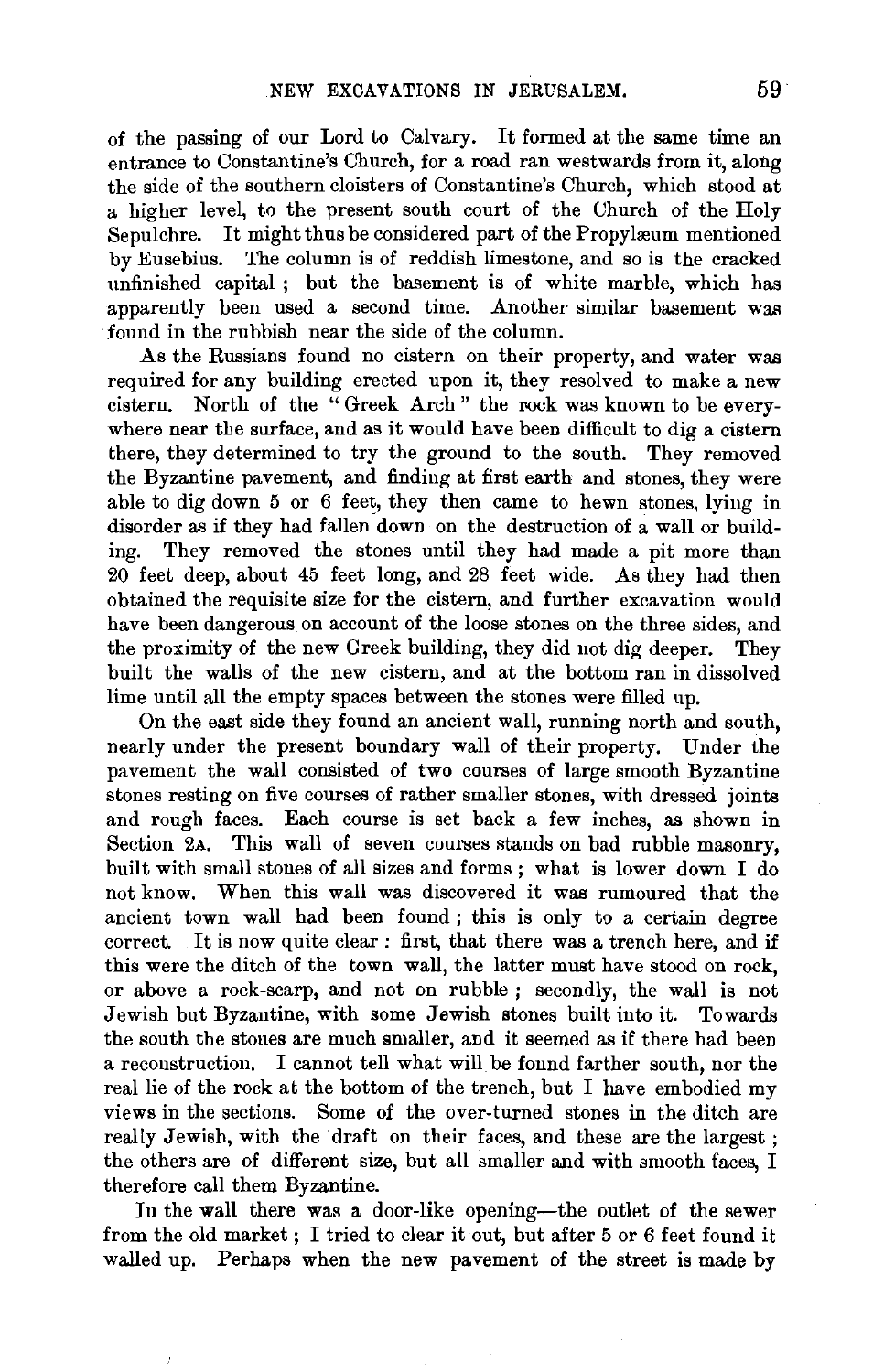the Municipality it will be opened. I think, farther east, it is rock-hewn, as a little east of this wall the rock rises above the ground. As the rock is near the surface beneath the "Greek Arch," and no rock was found 12 or 15 feet from it at a depth of 22 feet beneath the pavement, there must be a rock-scarp in the interval such as I have shown in Nos. 2 and 3. I asked the Russian Archimandrite to order the foreman of the workmen to clear away the stones for about 10 feet more towards the north, and told him he would certainly find a rock-scarp, and so have no need to build a wall there for the new cistern, whilst the cistern itself would be so much the larger. I also told him I was convinced he would find rock-cut tombs or other caves in the rock-scarp. I asked him, when the walls of the new cistern had reached a height at which there was no longer any danger, to sink a shaft in the centre of the cistern, so as to ascertain the real lie of the rock, and I offered to pay the expenses myself. The answer was that they could not do anything without an order from St. Petersburg.

The Archimandrite considers this proposed excavation interesting, and thinks my suggestions are right, but he has first to report upon it to St. Petersburg; the excavation may therefore still be made. The caves in Nos. 2 and 3 are shown as I think they will be found.

The internal measurement of the new cistern is about 40 feet by 13 feet; it is not arched but covered with iron rafters, as shown in No. 3.

The southern boundary wall of the Russian property proved to be made up of three walls ; in the centre there is a thin Byzantine wall of finely hewn stones, probably standing on the pavement ; this is strengthened on the inside by a Crusading wall, which stands on earth and goes down but a few feet beneath the surface. On the outside it is supported by a Moslem wall, standing on the surface of the street, which was built when the wall was beginning to give way under the pressure of the vaults with their heavy load of earth. In the Muristan, 120 feet south of the Russian property, the level of the rock is known, and if this be connected with the rock level under the "Greek Arch," it will give the original slope of the hill as shown in No. 2. The new southern boundary wall will be in a straight line with the new Greek building, as shown in No. 1. As a corner of the old building projected into the street it had to be removed, and this has partly been done. They first tried to make the new cistern there, but came upon an ancient massive wall, which, I think, is the old or Jewish wall, probably standing on a rock-scarp, as not far east of it the rock rises above the ground.'

CoNRAD ScHICK.

<sup>1</sup> The rock level here was originally 2,470 feet, but it has recently been lowered to 2,468 feet above the sea.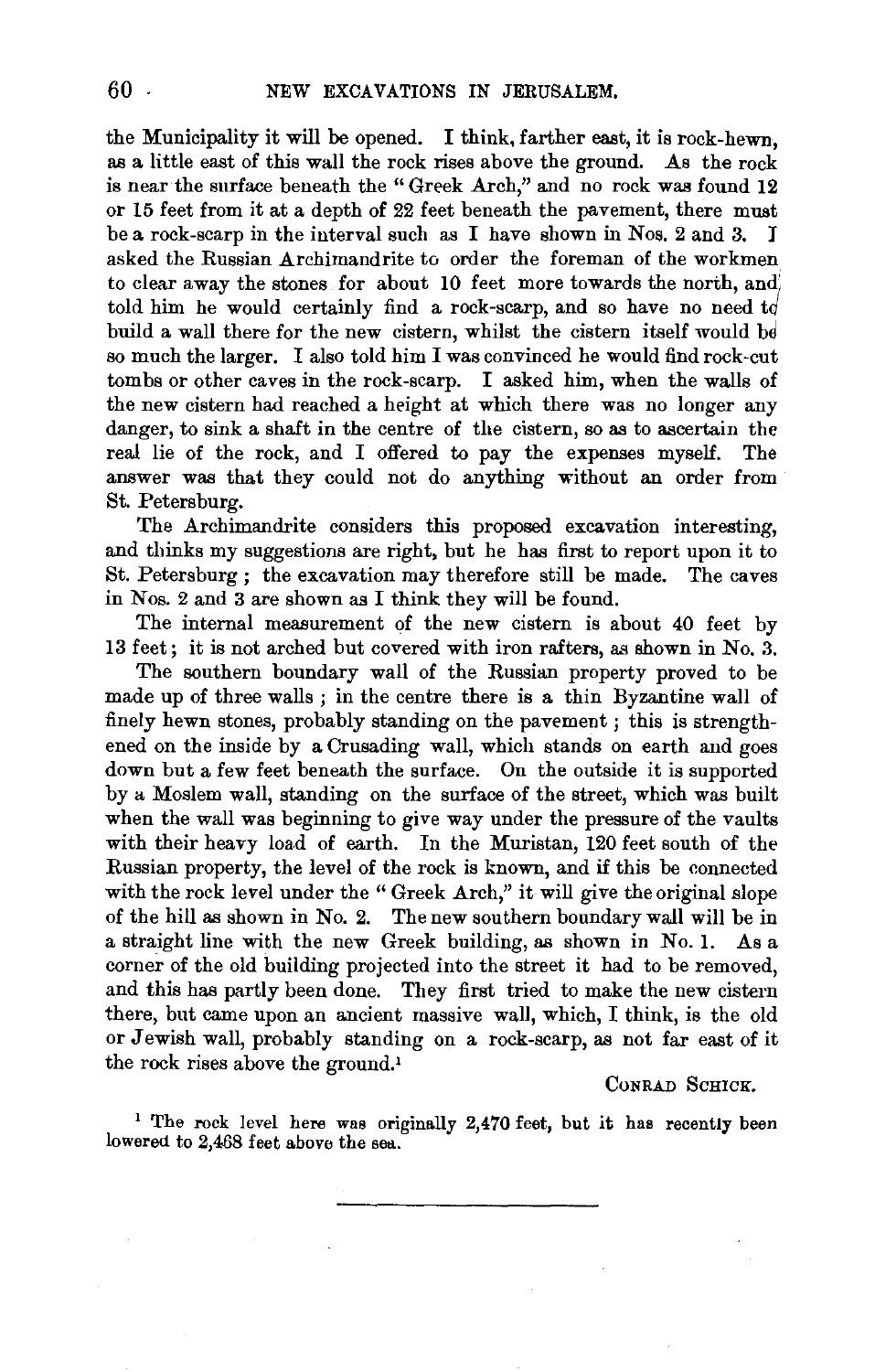## PLAN OF RUSSIAN PROPERTY EAST OF CHURCH OF HOLY SEPULCHRE

SHOWING RECENT DISCOVERIES.



Vincent Brooks Day &Sonkth.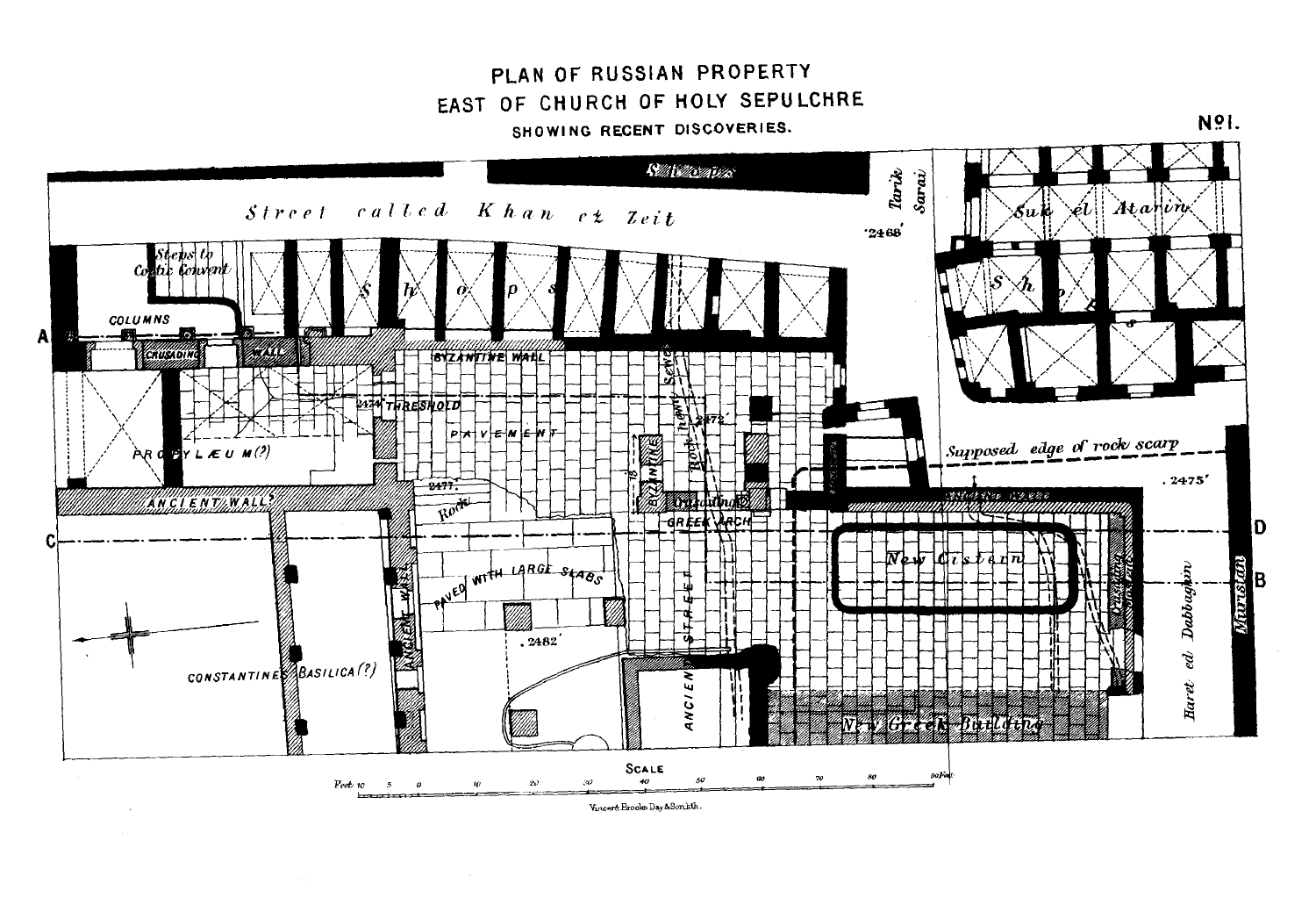